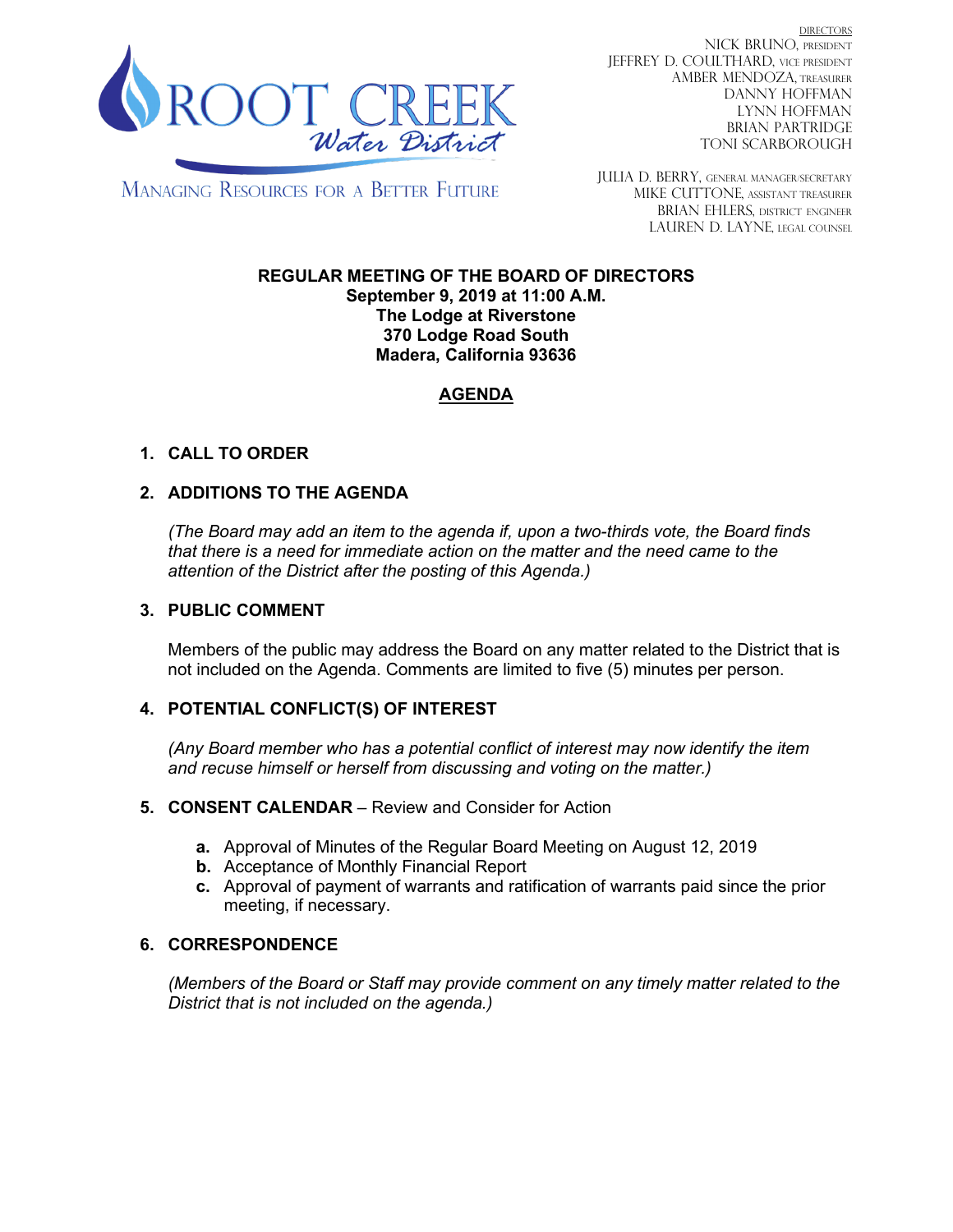**7. BOARD ACTION ITEMS** - The Board may take action on any of the following items

### **Continued Items:**

**a. a. Independent Audit for Year** 2017 - Acceptance of the Independent Auditor's Report for the Year ending 2017

#### **New Business:**

- **b. Lechowicz & Tseng Municipal Consultants Services** Review and consider action to enter into an agreement for services with Lechowicz & Tseng Municipal Consultants in an amount not to exceed \$18,000.00 to update the District's connection fee schedule.
- **c. Provost & Pritchard Consulting Services** Review and consider action to enter into an agreement for services in an amount not to exceed \$10,000.00 to provide support services in the update to the District's connection fee schedule.
- **d. Zim Industries** Review and consider action to hire Zim Industries to repair RCWD Well #4 in the amount of \$33,248.75.
- **e. Policy Regarding Facilities Previously Installed** Review and consider action to adopt a policy for planned local facilities and improvements constructed and dedicated to the District
- **f. Public Hearing to Set Construction Inspection Fee Rate** Review and consider taking action to schedule a public hearing to set construction inspection fee rate to include additional inspection activities
- **8. COMMITTEE REPORTS -** The Board may take action on any of the following items
	- **a. Water Supply and Utilization – Ad Hoc Committee.** Report from the Ad Hoc Committee on water supply agreement discussions and potential special projects
		- **i.** 2019 Water Supply Update
	- **b. Wastewater Treatment – Ad Hoc Committee.** Report from the Ad Hoc Committee on recent discussions and recommendations to the Board of **Directors**
	- **c. Budget - Ad hoc Committee.** Report from the Ad Hoc Committee on recent discussions and recommendations to the Board of Directors.
		- **i.** 2019 Budget adjustments
- **9. DISTRICT ENGINEER'S REPORT -** The Board may take action on any of the following items
	- **a.** Operations Monthly Report
	- **b.** Wastewater Treatment Facility (WWTF) Status